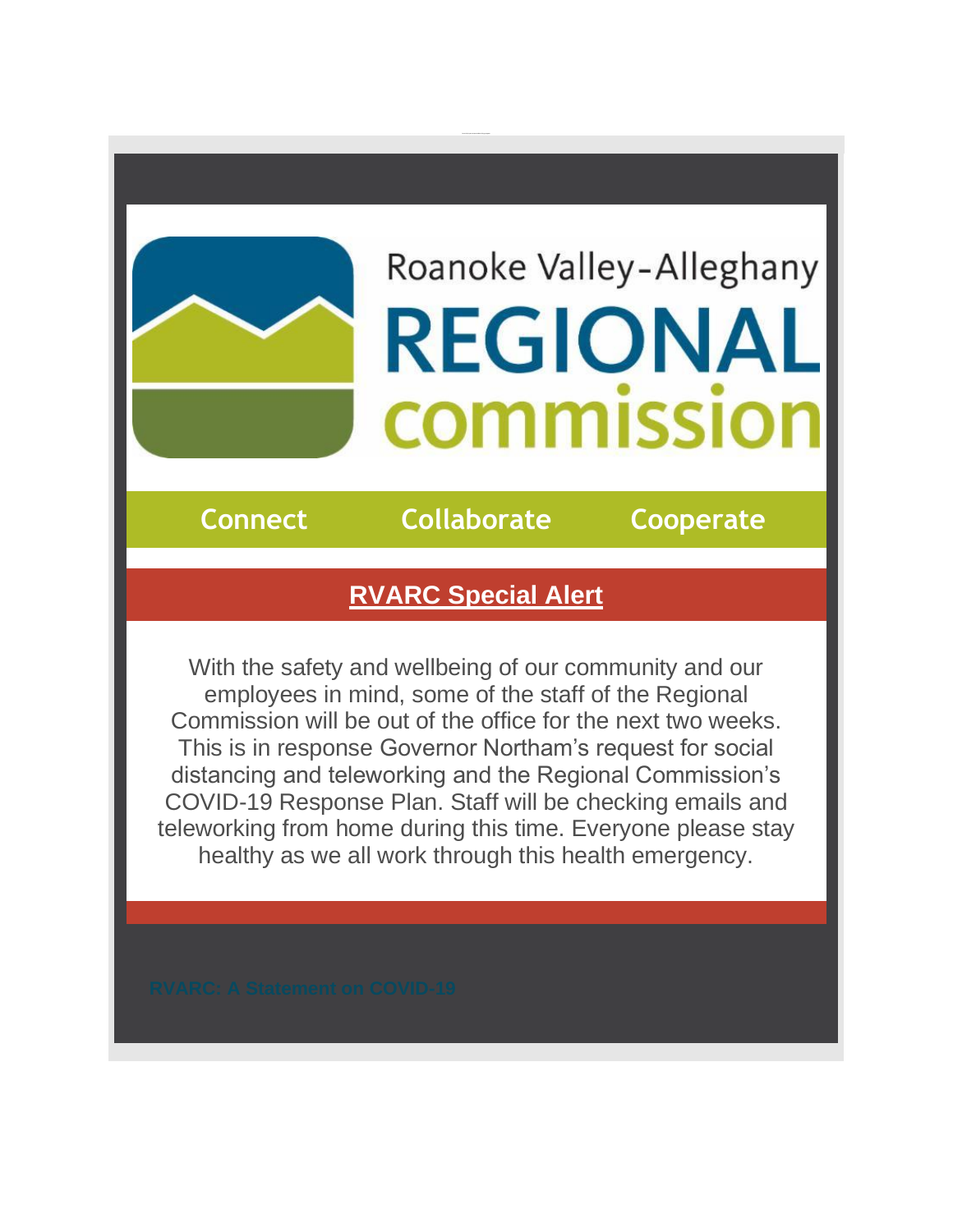

Visit ridesolutions.org/telework to learn how.

www.ridesolutions.org/telework

[www.teleworkva.org](http://r20.rs6.net/tn.jsp?f=001emLrH6tlynIe1rh9SDAdo8VufadriGydFi--Nxfal-lcVasqsfIxI_Cdjgh-O3ERrozwhy_vNSwzvn-Zj5AC0Zh41vsyxhwt7SGsJYbA1tX8VTwo138TtZx5aXw2FFc16-vBwZKk_MxA_S_3vamhXg==&c=fdmIImV2riDqGk5WfC1N9ysvs9G62tFdOatUJuSe3UttUF9Ux-_jLQ==&ch=bCJCqM65CjOUw_fPAPIvT5Yp49F97zOi5vVzNo0e05CJ9GTGCnDfhA==)

guidelines for employers: [https://www.bestworkplaces.org/wp](http://r20.rs6.net/tn.jsp?f=001emLrH6tlynIe1rh9SDAdo8VufadriGydFi--Nxfal-lcVasqsfIxI3F7jU2flMjARiojBnXzqutot5XExFDKhnqovTtjiNfECs6-NbrOJROeLqCDt0ziZCatRWWpAdXlIinanoE3BRPv3MtHkt7qXUIeMTkuw2UBiRfHSSXbGOfrEGFTko1THo4LBntrraA0zzBJEm9rmiVgESIyHXhrik28xpz7jecp0fAJ8l0jcoSUUoC7PHQYMQ==&c=fdmIImV2riDqGk5WfC1N9ysvs9G62tFdOatUJuSe3UttUF9Ux-_jLQ==&ch=bCJCqM65CjOUw_fPAPIvT5Yp49F97zOi5vVzNo0e05CJ9GTGCnDfhA==)[content/uploads/2020/03/Teleworking-during-Emergencies.pdf](http://r20.rs6.net/tn.jsp?f=001emLrH6tlynIe1rh9SDAdo8VufadriGydFi--Nxfal-lcVasqsfIxI3F7jU2flMjARiojBnXzqutot5XExFDKhnqovTtjiNfECs6-NbrOJROeLqCDt0ziZCatRWWpAdXlIinanoE3BRPv3MtHkt7qXUIeMTkuw2UBiRfHSSXbGOfrEGFTko1THo4LBntrraA0zzBJEm9rmiVgESIyHXhrik28xpz7jecp0fAJ8l0jcoSUUoC7PHQYMQ==&c=fdmIImV2riDqGk5WfC1N9ysvs9G62tFdOatUJuSe3UttUF9Ux-_jLQ==&ch=bCJCqM65CjOUw_fPAPIvT5Yp49F97zOi5vVzNo0e05CJ9GTGCnDfhA==)

https://www.youtube.com/watch?v=eLhezu6JTrA

jholmes@rvarc.org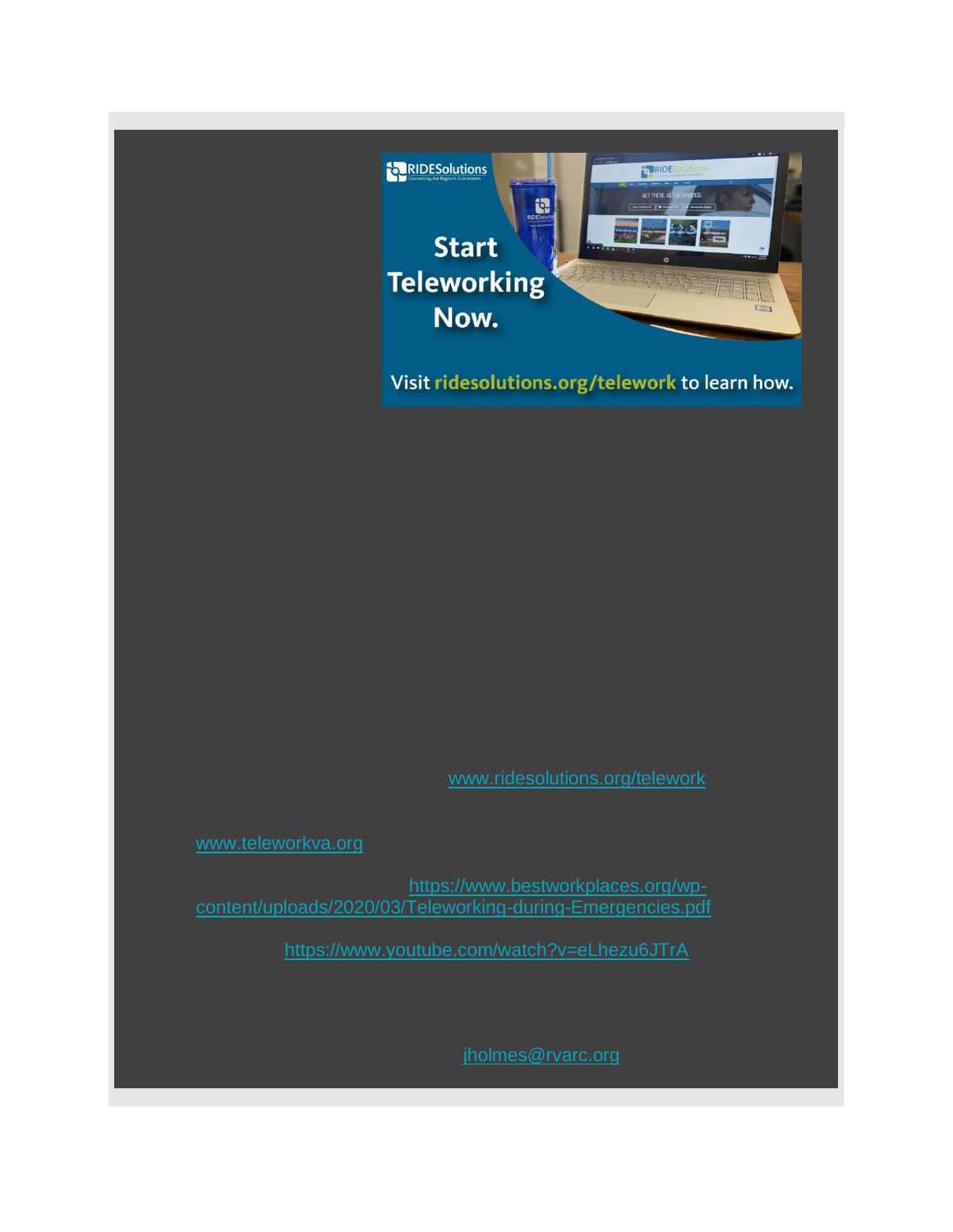

## Visit ridesolutions.org/telework to learn how.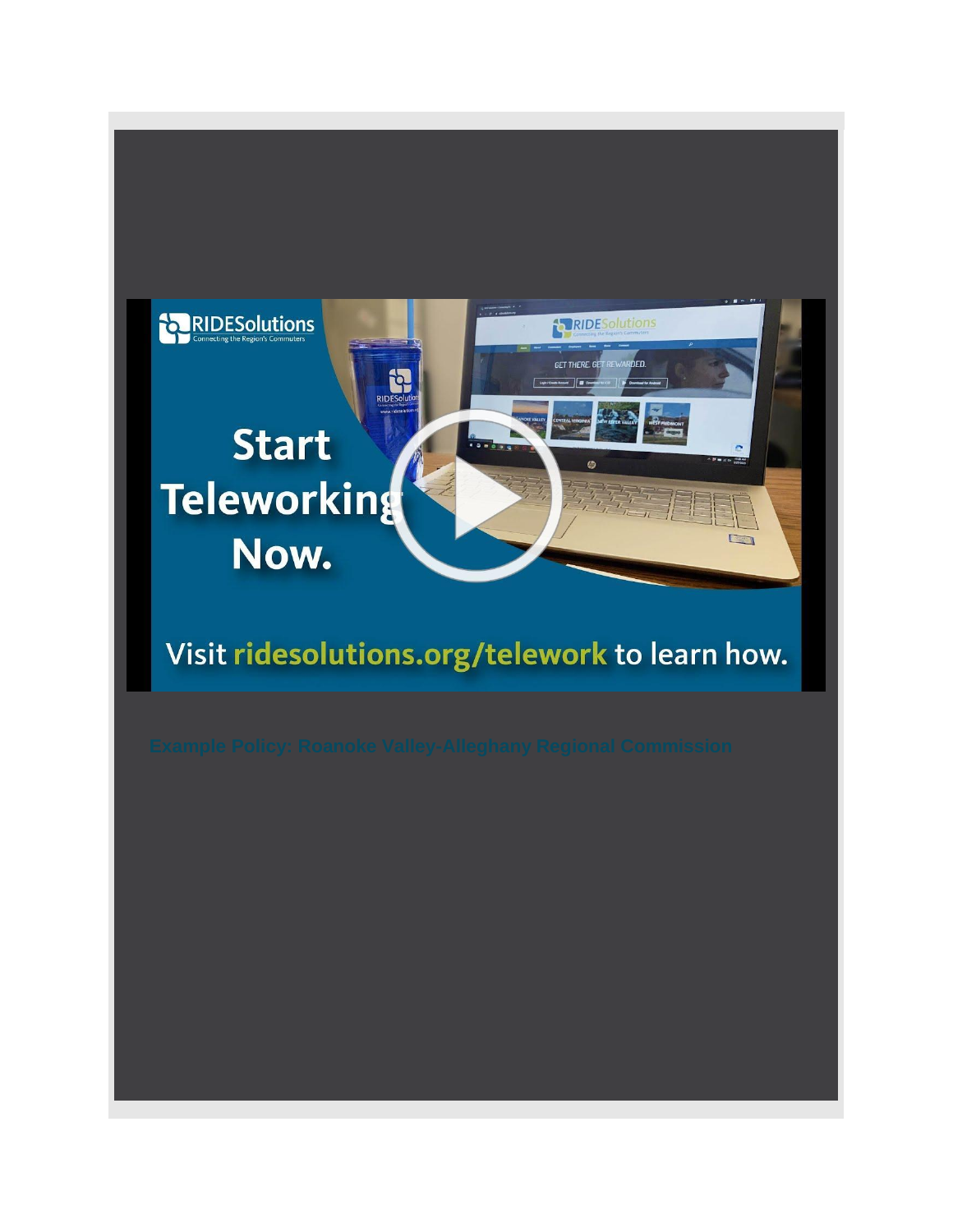

Roanoke Valley-Alleghany Regional Commission | PO Box 2569, Roanoke, VA 24010

[Unsubscribe vapdc@associationbuilders.com](https://visitor.constantcontact.com/do?p=un&m=001WhmuLyMsN9kn1PEUxBsdAw%3D&ch=c8b33d00-4f4e-11e3-a488-d4ae529a848a&ca=3a35ec46-03d5-49d2-b0f6-b1b4cf1524cd)